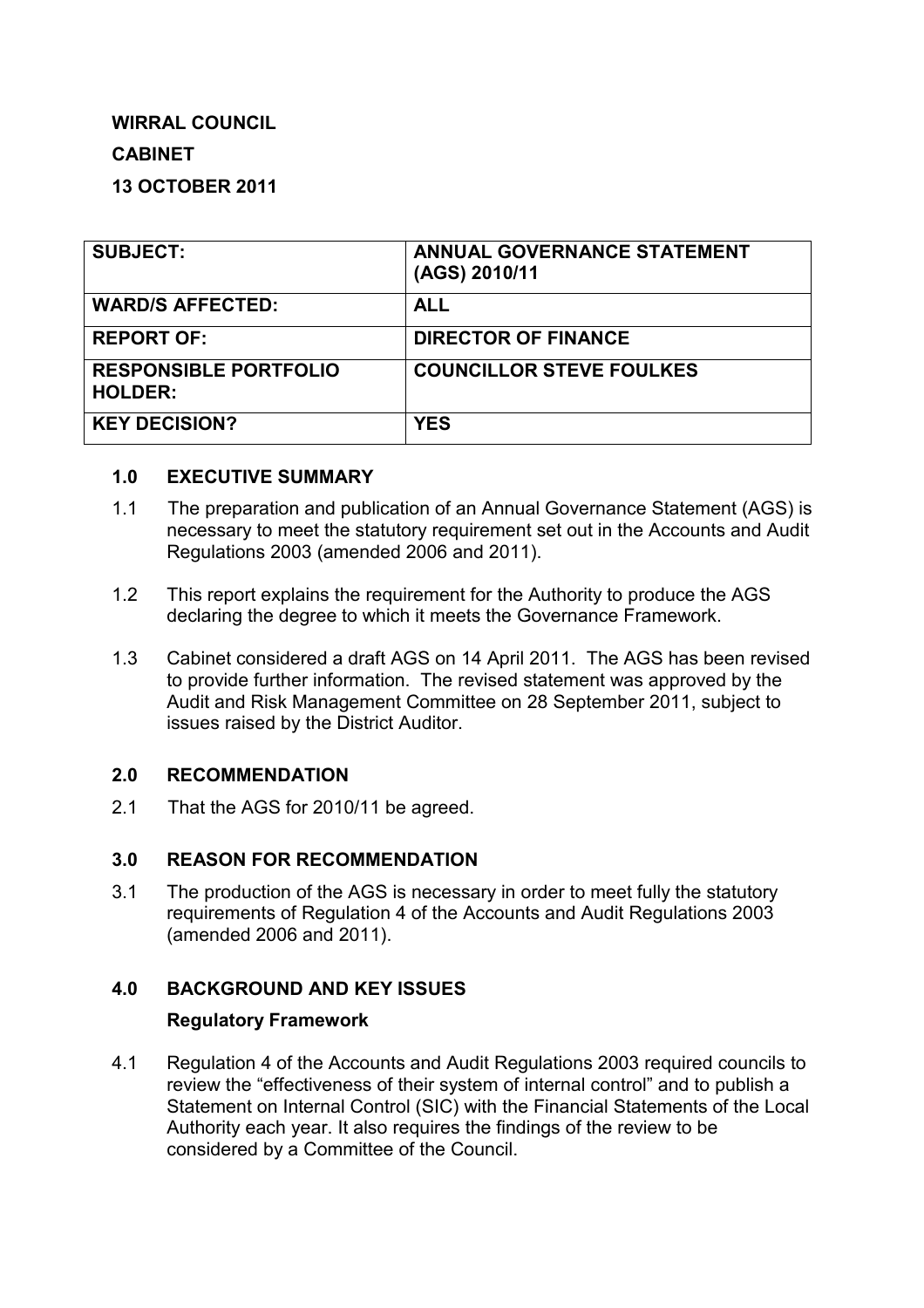4.2 The Accounts and Audit Regulations 2003 were amended in 2006, and CIPFA/SOLACE produced the Delivering Good Governance in Local Government Framework ("the Framework"). This required the production and publication of an AGS by the Council to replace and subsume the Statement on Internal Control from 2008.

### **Governance**

- 4.3. Governance is about how the Authority ensures that it is doing the right things, in the right way, for the right people, in a timely, inclusive, open, honest and accountable manner. It comprises the systems, processes and controls, and cultures and values, by which the Authority is directed and controlled and through which it accounts to, engages with, and, where appropriate leads the community (Source: CIPFA/SOLACE Delivering Good Governance in Local Government).
- 4.4. Effective governance arrangements ensure that:
	- Authority policies are implemented in practice;
	- Authority values and ethical standards are met;
	- Laws and regulations are complied with:
	- Required processes are adhered to:
	- Financial statements and other published information are accurate and reliable;
	- Human, financial and other resources are managed efficiently and effectively;
	- High-quality services are delivered efficiently and effectively.
- 4.5. The Framework identifies six core principles of good governance:
	- i. Focusing on the purpose of the Authority and on the outcomes for the community and creating and implementing a vision for the local area.
	- ii. Members and officers working together to achieve a common purpose with clearly defined functions and roles.
	- iii. Promoting values for the Authority and demonstrating the values of good governance through upholding high standards of conduct and behaviour.
	- iv. Taking informed and transparent decisions which are subject to effective scrutiny and managing risk.
	- v. Developing the capacity and capability of Members and officers to be effective.
	- vi. Engaging with local people and other stakeholders to ensure robust accountability.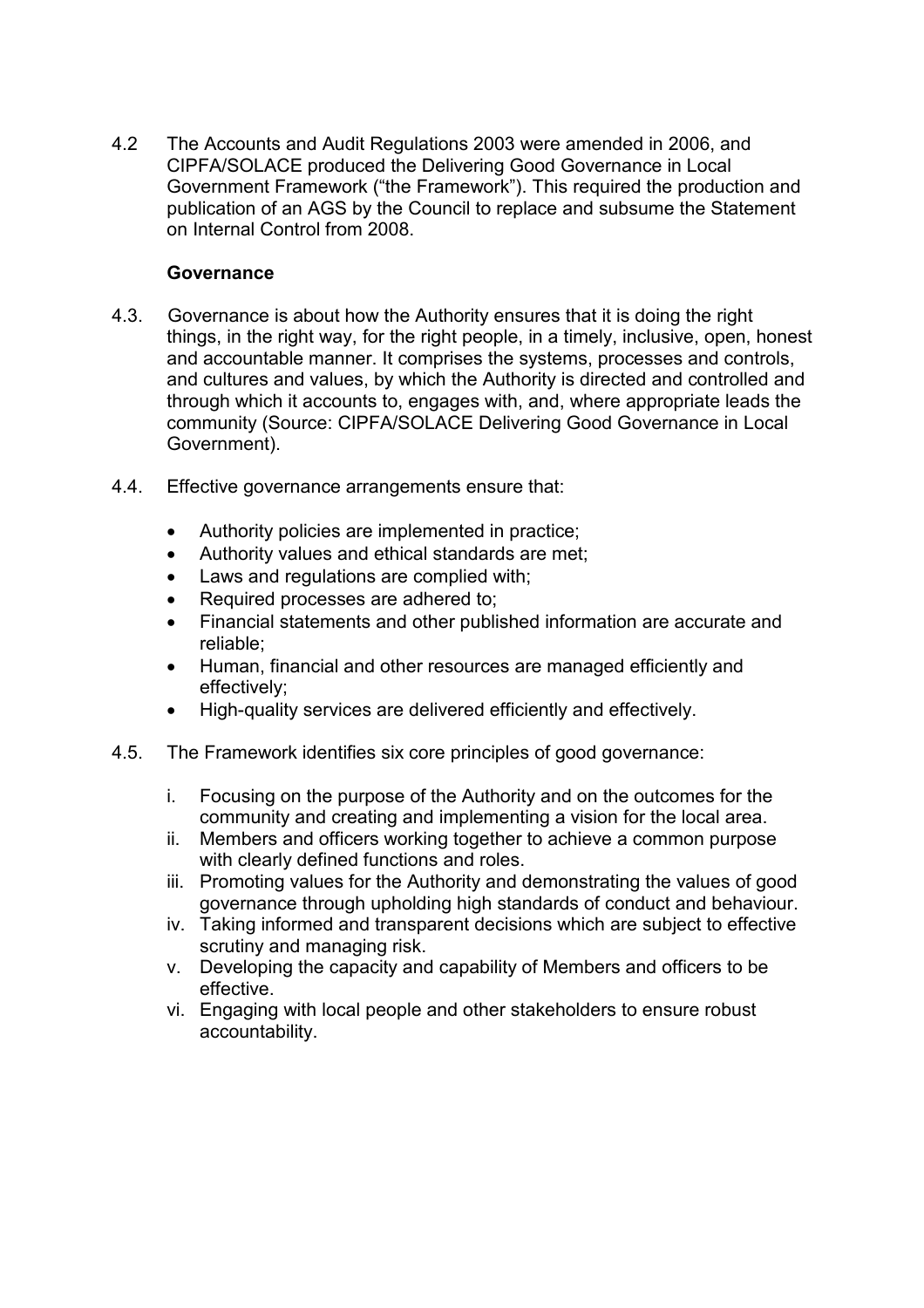- 4.6. Taking account of the above, local authorities are expected to undertake the following:
	- Review their existing governance arrangements against the Framework
	- Maintain an up to date local Code of Governance, including arrangements for ensuring its ongoing application and effectiveness
	- Prepare an AGS to report publicly on the extent to which they comply with the principles.

### **Process**

- 4.7. Within the Council there is an existing, well established process for the review of the control system and preparation of the AGS, managed by Internal Audit and reported to the Corporate Governance Group and the Audit and Risk Management Committee.
- 4.8. Whilst Internal Audit is responsible for undertaking the assurance work, it is important to recognise that this is not a document owned by the audit function but an Authority statement on the effectiveness of its governance processes.
- 4.9. The process includes:
	- a. Reviewing key governance processes, covering such areas as: responsibilities of Members and Chief Officers; adequacy of performance management; partnership working; and risk management.
	- b. Reviewing reports completed by external review agencies, so as to ensure that key findings are considered for inclusion in the AGS and that appropriate actions have been taken or are planned to address any issues highlighted.
	- c. Requesting Chief Officers and Managers to review and comment upon their areas of responsibility so as to provide assurance that key governance processes are robust.

### **Additional Information**

4.10 On 22 September 2011 Cabinet considered a report of an Independent Review undertaken into issues arising from a Public Interest Disclosure Act Report. The Independent Review had led to a Supplemental Report entitled 'Wirral Metropolitan Borough Council's Corporate Governance Arrangements: Refresh & Review' which is critical of Corporate Governance . In line with the recommendations of the report, Cabinet resolved to set up a specific Cabinet committee to drive forward the changes required in the way the Council is managed.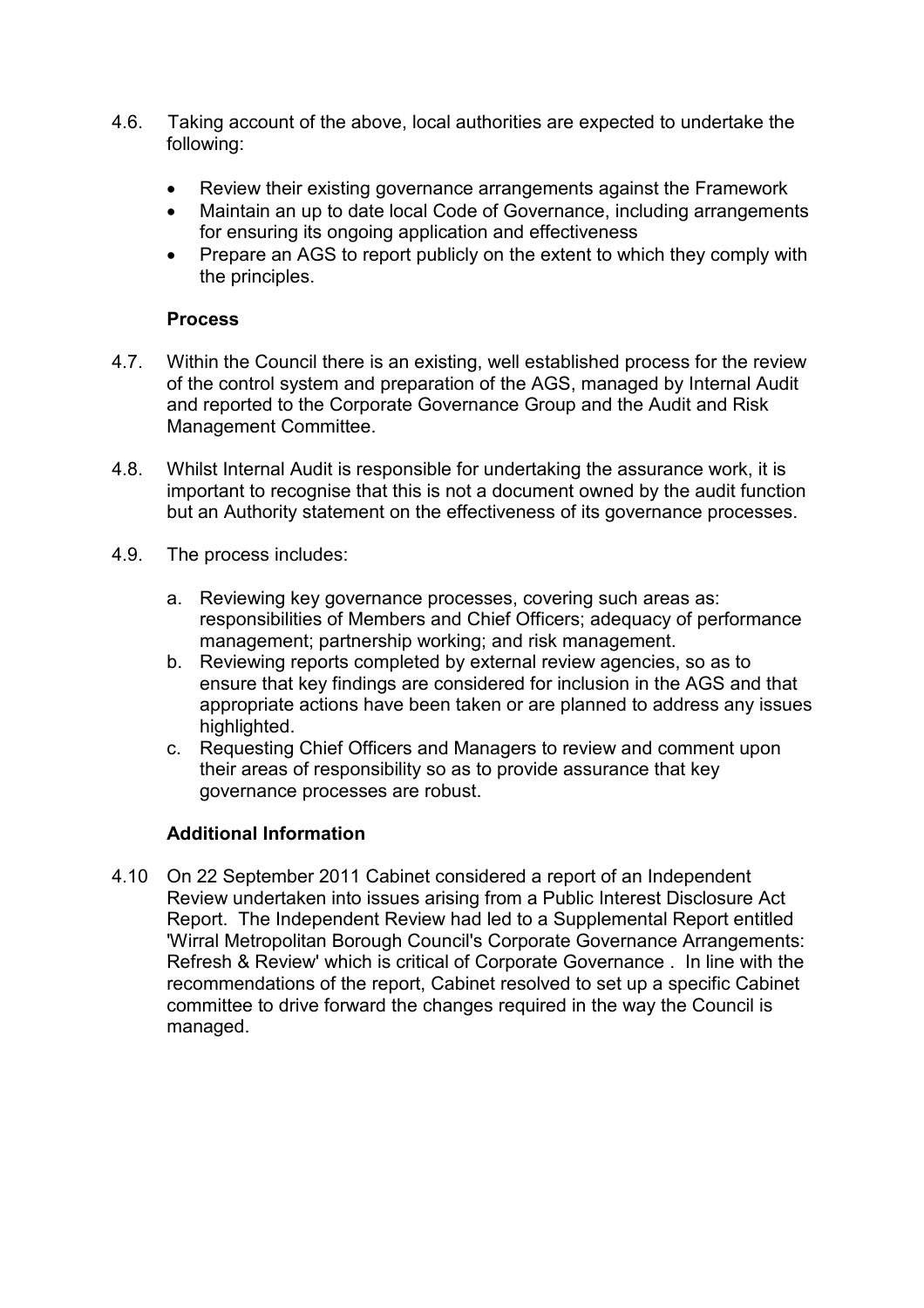- 4.11. On 28 September 2011 the Audit Commission presented the Annual Governance Report to the Audit and Risk Management Committee. In the published report the District Auditor qualified the Value for Money conclusion drawing "attention to weakness identified in the arrangements for securing value for money in respect of the HESPE contract and other governance and internal control issues arising from the whistleblowing issues and from the recording and control of assets".
- 4.12. Cabinet originally considered the draft AGS on 14 April 2011. The document has been revised to provide further information in relation to:
	- i. Role of the Chief Financial Officer (paragraph 3.20 of the Statement)
	- ii. The Audit & Risk Management Committee (paragraph 4.4 of the Statement)
	- iii. Internal Audit (paragraph 4.7 of the Statement)
	- iv. External Audit (paragraph 4.8 of the Statement)
	- v. Governance (paragraph 5.1.1 of the Statement)
	- vi. Conflicts of Interest and Whistleblowing (paragraph 5.1.6 of the Statement)
	- vii. Public Interest Disclosures (paragraph 5.1.8 of the Statement).

### **5.0 RELEVANT RISKS**

- 5.1 Potential failure of the Council to comply with the statutory requirement of Regulation 4 of the Accounts and Audit Regulations 2003 (Amended 2006 and 2011), leading to adverse comment by the External Auditor.
- 5.2 Failure to manage risks identified may prejudice the achievement of corporate objectives.

#### **6.0 OTHER OPTIONS CONSIDERED**

6.1 No other options considered.

#### **7.0 CONSULTATION**

7.1 Members of the Corporate Governance Group and the Executive Team have been involved in the development of the Annual Governance Statement.

### **8.0 IMPLICATIONS FOR VOLUNTARY, COMMUNITY AND FAITH GROUPS**

8.1 There are none arising from this report.

### **9.0 RESOURCE IMPLICATIONS: FINANCIAL; IT; STAFFING; AND ASSETS**

9.1 There are none arising from this report.

### **10.0 LEGAL IMPLICATIONS**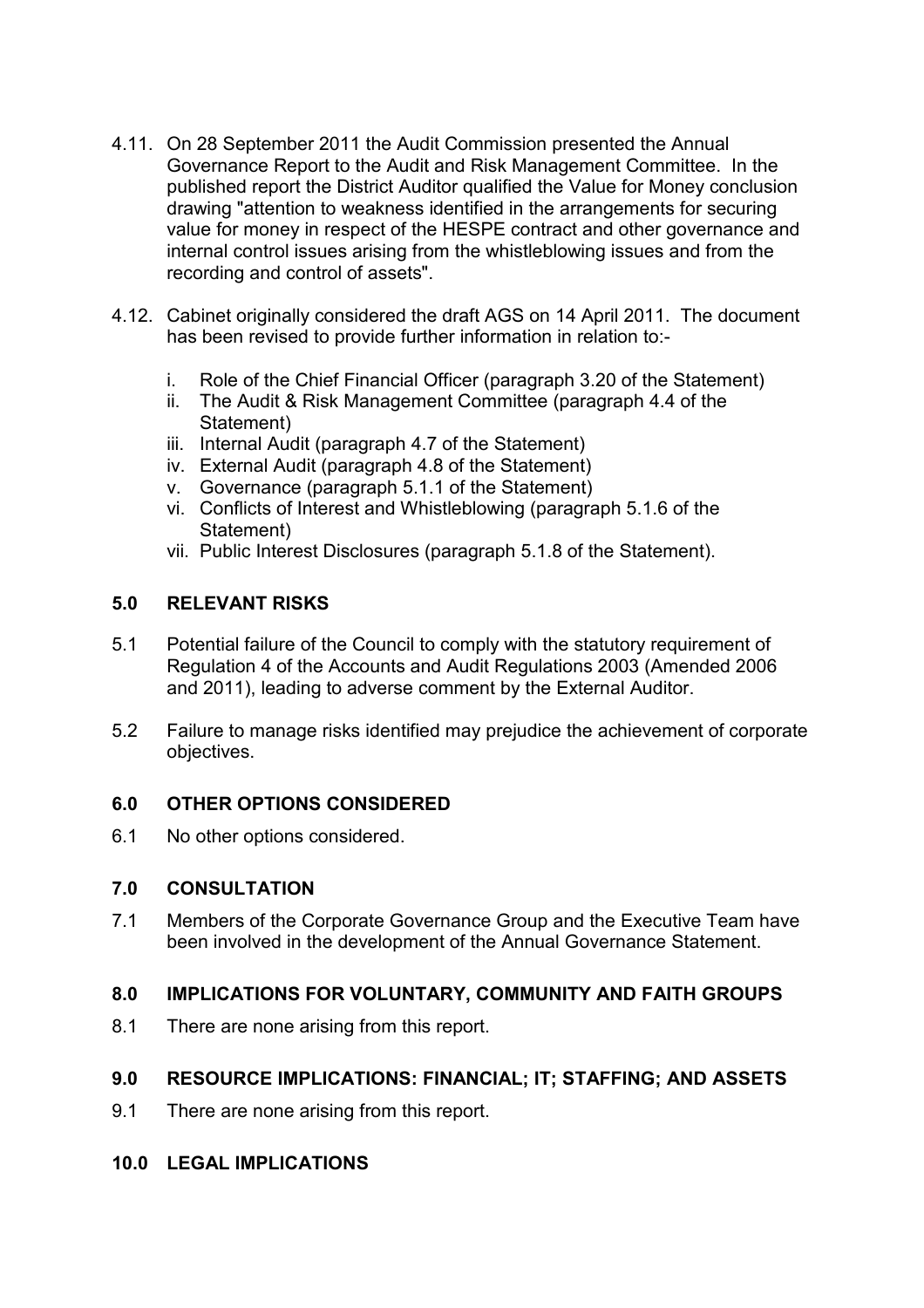10.1 There are none arising from this report.

### **11.0 EQUALITIES IMPLICATIONS**

11.1 There are none arising from this report.

### **12.0 CARBON REDUCTION IMPLICATIONS**

12.1 There are none arising from this report.

#### **13.0 PLANNING AND COMMUNITY SAFETY IMPLICATIONS**

13.1 There are none arising from this report.

FNCE/227/11

**REPORT AUTHOR:** David Taylor-Smith Deputy Director of Finance telephone: 0151 666 3149 email: davidtaylor-smith@wirral.gov.uk

### **APPENDICES**

Appendix A - Annual Governance Statement 2010/11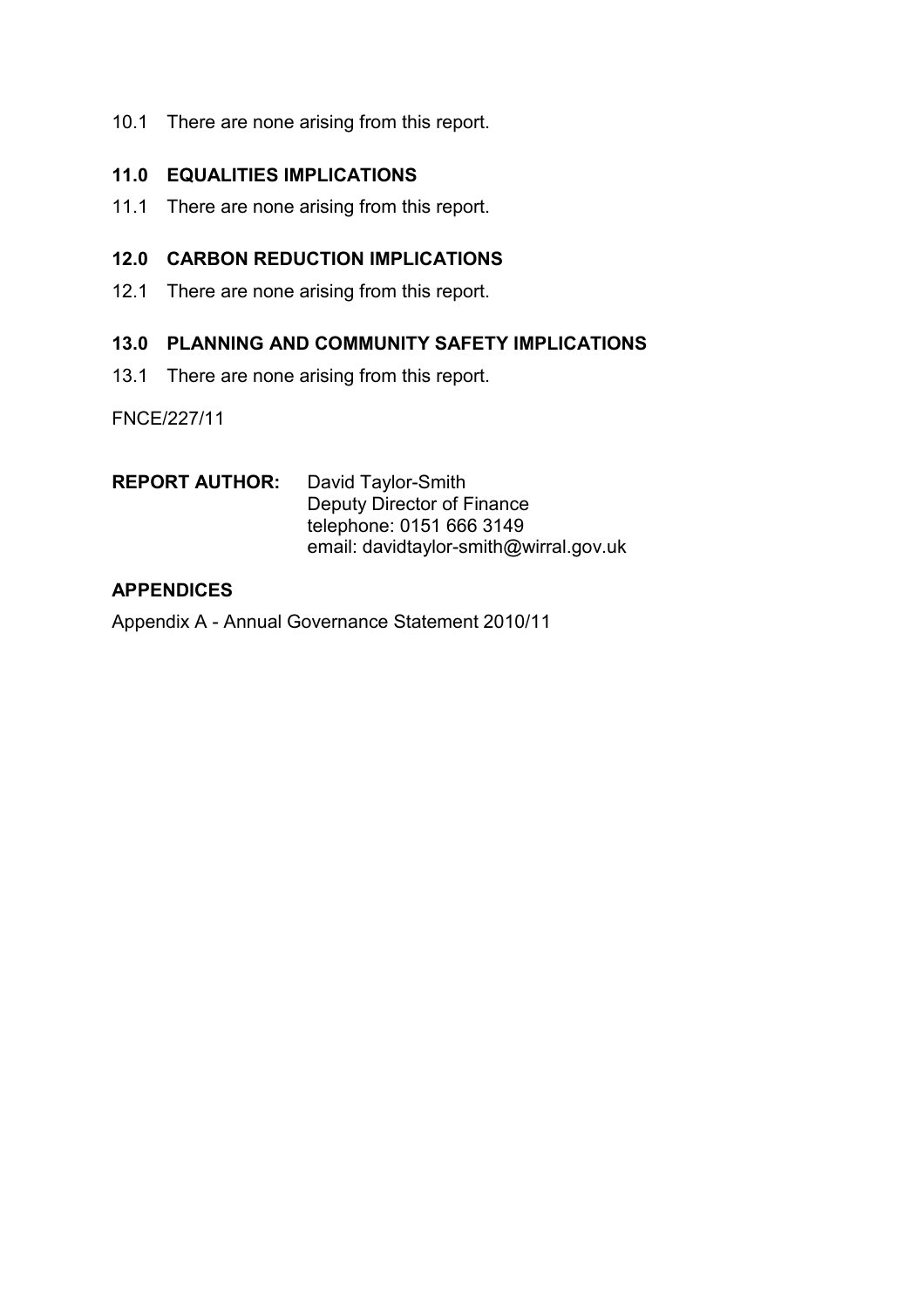### **REFERENCE MATERIAL**

- CIPFA The Annual Governance Statement: Meeting the Requirements of the Accounts and Audit Regulations 2003, incorporating Accounts and Audit (Amendment) (England) Regulations 2006: A Rough Guide for Practitioners (2007) (the "Rough Guide").
- CIPFA/SOLACE Delivering Good Governance in Local Government : Guidance Note and Framework (2007)
- Accounts and Audit Regulations (England) 2006.
- CIPFA Code of Practice for Internal Audit in Local Government 2006.
- CIPFA The Role of the Chief Financial Officer in Local Government 2010.
- CIPFA Application Note to Delivering Good Governance in Local Government: A Framework 2010.

| <b>Council Meeting</b>                     | <b>Date</b>       |  |
|--------------------------------------------|-------------------|--|
| Audit and Risk Management Committee        | 28 September 2011 |  |
| Cabinet                                    | 14 April 2011     |  |
| Audit and Risk Management Committee        | 28 March 2011     |  |
| Cabinet                                    | 4 November 2010   |  |
| <b>Audit and Risk Management Committee</b> | 28 September 2010 |  |
| Cabinet                                    | 22 July 2010      |  |
| <b>Audit and Risk Management Committee</b> | 30 June 2010      |  |
| Cabinet                                    | 15 April 2010     |  |
| Audit and Risk Management Committee        | 24 March 2010     |  |

### **SUBJECT HISTORY (last 3 years)**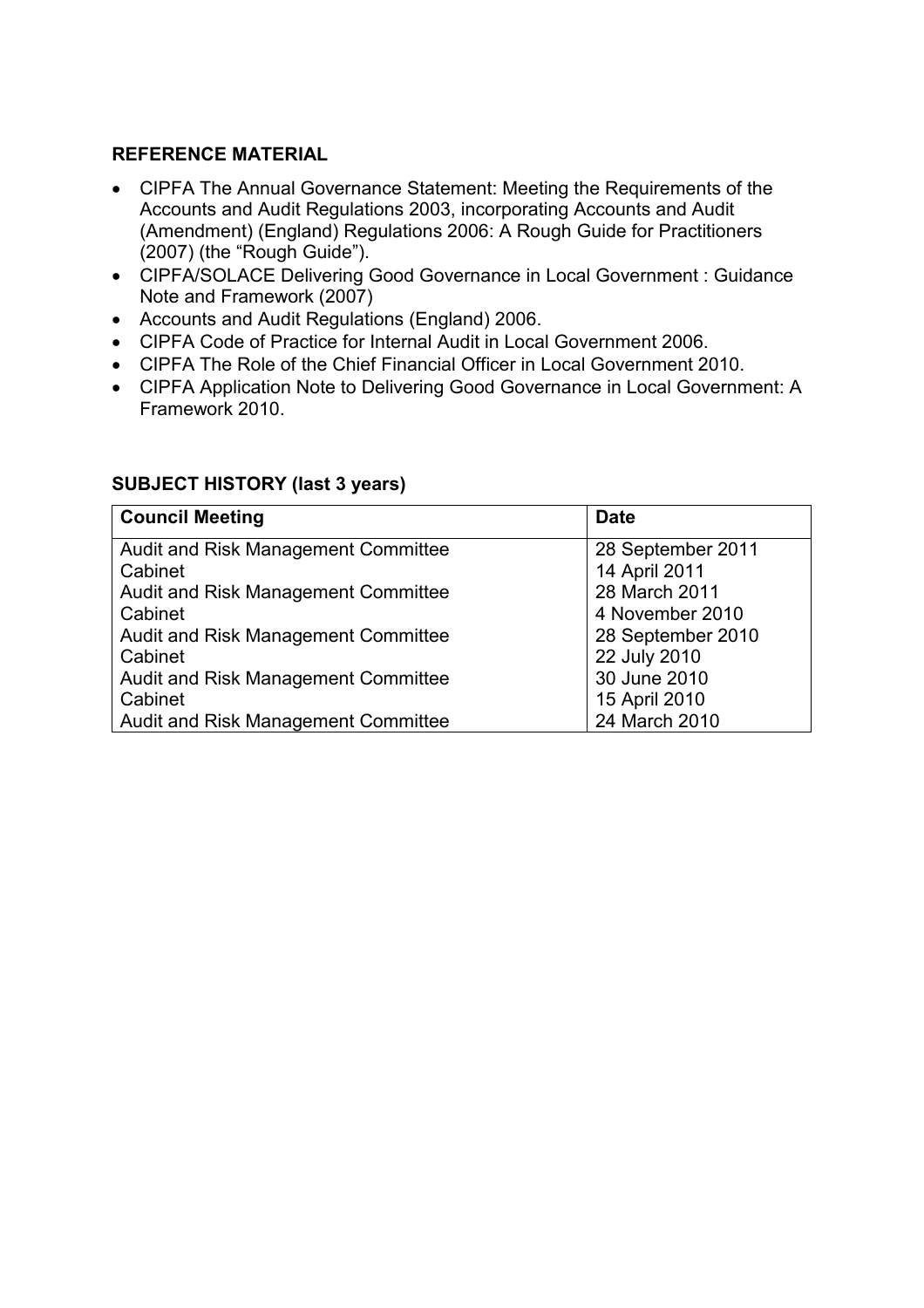### **ANNUAL GOVERNANCE STATEMENT 2010/2011 APPENDIX A**

#### **1. Scope of Responsibility**

- 1.1 Wirral Council is responsible for ensuring that its business is conducted in accordance with the law and proper standards, and that public money is safeguarded and properly accounted for and used economically, efficiently and effectively. Wirral Council also has a duty under the Local Government Act 1999 to make arrangements to secure continuous improvement in the way in which its functions are exercised, having regard to a combination of economy, efficiency and effectiveness.
- 1.2 In discharging this overall responsibility, Wirral Council is responsible for putting in place proper arrangements for the governance of its affairs, facilitating the effective exercise of its functions, which includes arrangements for the management of risk.
- 1.3 Wirral Council has approved and adopted a Code of Corporate Governance, which is consistent with the principles of the CIPFA/SOLACE Framework 'Delivering Good Governance in Local Government'. A copy of the code is on our website at www.wirral.gov.uk. This statement explains how Wirral Council has complied with the code and also meets the requirements of Regulation 4 of the Accounts and Audit Regulations 2006 in relation to the publication of a statement on internal control.

#### **2. The Purpose of the Governance Framework**

- 2.1 The governance framework comprises the systems and processes, culture and values for the direction and control of the Authority and its activities through which it accounts to, engages with and leads the community. It enables the Authority to monitor the achievement of its strategic objectives and to consider whether those objectives have led to the delivery of appropriate, cost effective services.
- 2.2 The system of internal control is a significant part of that framework and is designed to manage risk to a reasonable level. It can not eliminate all risk of not fully achieving policies, aims and objectives; and therefore provides a reasonable rather than absolute assurance of effectiveness. The system of internal control is based on an ongoing process designed to identify and prioritise the risks to the achievement of Wirral Council policies, aims and objectives, to evaluate the likelihood of those risks being realised and the impact should they be realised, and to manage them efficiently, effectively and economically.
- 2.3 The governance framework has been in place for a number of years at Wirral Council and, in particular, for the year ended 31 March 2011.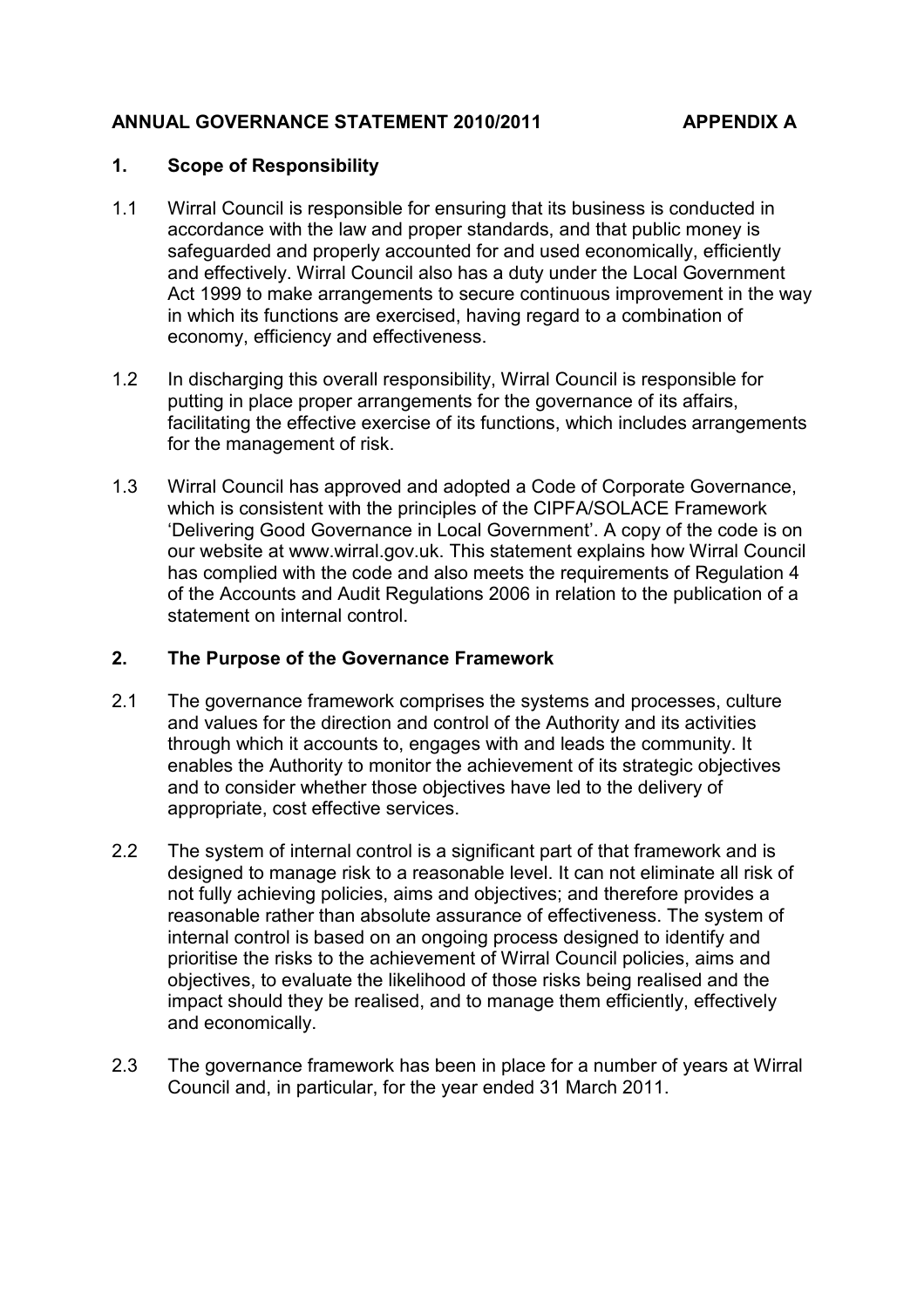# **3. The Governance Framework**

**3.1** The CIPFA/SOLACE Framework 'Delivering Good Governance in Local Government' lays down principles of governance best practice. Key elements of the systems and processes which comprise the Council's governance arrangements are described in the following paragraphs. Our assessment is based upon the CIPFA/SOLACE guidance.

# **3.2 Developing and Communicating our Purpose and Vision**

- The development of the Authority's purpose and vision is undertaken through corporate and business planning, linked to wider community planning for Wirral through the Local Strategic Partnership (Sustainable Community Strategy / LAA).
- A new Corporate Plan for 2011-14 is being developed, to ensure that it remains fit for purpose taking into account the outcomes of the consultation exercise carried out in December 2010 "Wirral's future – be a part of it" when shaping the future of the Council's services.
- The establishment of five key Corporate Objectives:
	- 1 To create more jobs, achieve a prosperous economy and regenerate **Wirral**
	- 2 To create a clean, pleasant, safe and sustainable environment.
	- 3 To improve health and well being for all, ensuring people who require support are full participants in mainstream society.
	- 4 To raise the aspirations of young people.
	- 5 Create an excellent Council.
- A Marketing and Engagement Strategy, in line with the Council's Corporate Plan objectives, has now been developed to promote how the Authority's purpose and vision is being delivered for local people.
- The Local Area Agreement for 2008-11 is included in the Sustainable Community Strategy which sets out Wirral's 'Story of Place' and shared understanding of local needs.

### **3.3 Ensuring that users receive a high quality of service**

- The Council has an objective performance management framework. The system is driven by the Corporate Plan, which focuses attention on corporate priorities. This is cascaded through departmental service plans, individual employee key issue exchanges and action plans. It is clearly laid out in the annual service and financial planning and performance management cycle.
- All National Indicators, local indicators, projects and activities contained within the departmental plans are reported to the relevant scrutiny committee.
- Data quality training has now been provided to over 100 staff across the council.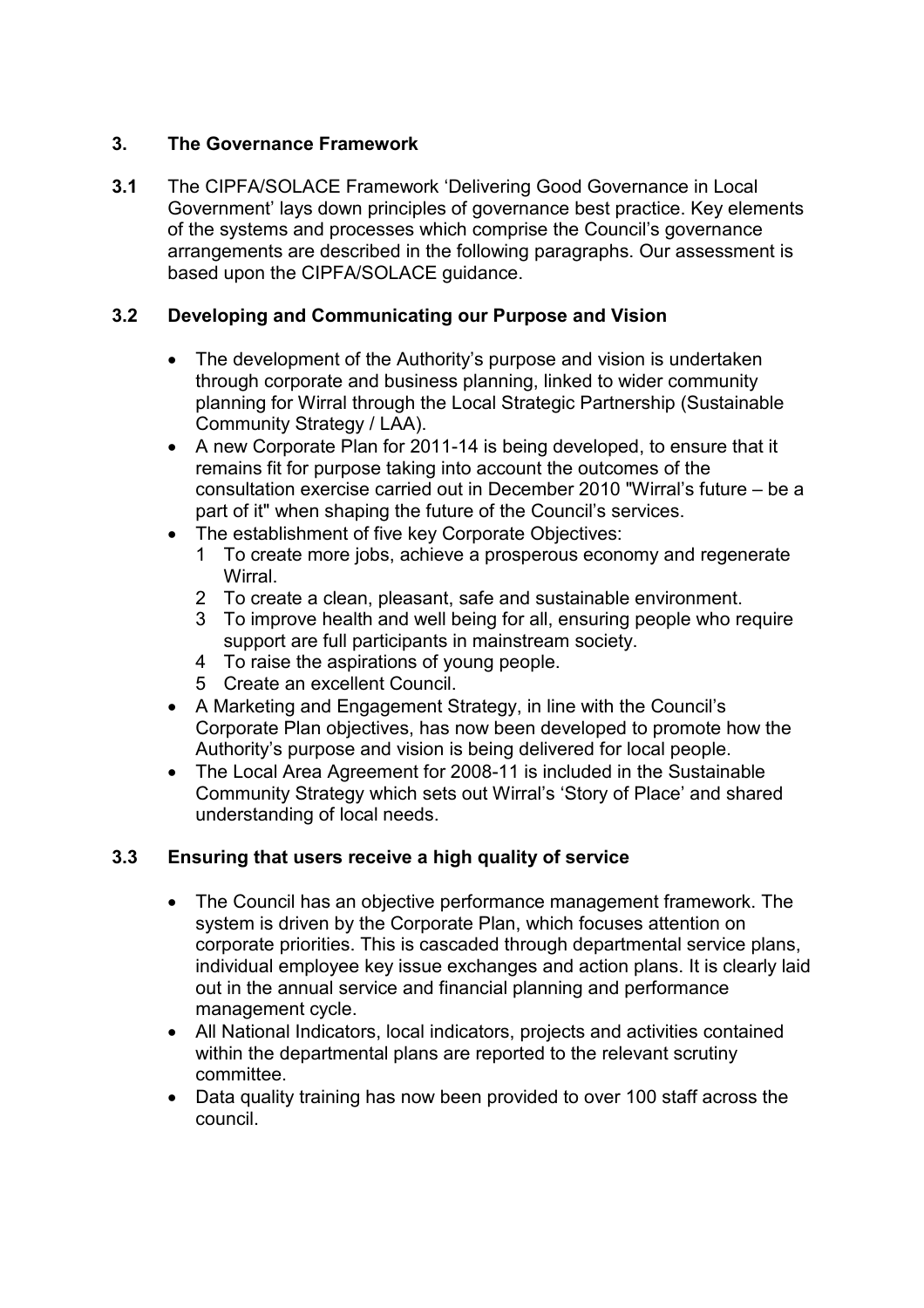- The Council's Customer Access Strategy provides the framework for the development of all Wirral Council's access channels. The overall aim is to make information and high quality services more accessible to our customers in the most efficient and effective way.
- Wirral-wide customer surveys will take place every two years and will be complemented by the involvement of VCAW (Voluntary and Community Action Wirral). Published data will be anonymous. A survey undertaken in 2010/2011 has been utilised by the One Stop Shops to drive improvements within this area.
- Feedback from customers and other performance information will be considered every quarter by the Customer Services Group and will inform the proposed quarterly corporate engagement report. Integration into the Council's cycle of service review and planning will enable further improvement of access to and quality of services. An annual customer services report is also collated.

### **3.4 Measuring performance and value for money**

- The Council has in place a Medium Term Financial Strategy, updated annually to support the medium term aims of the Corporate Plan. This ensures the economical, efficient and effective use of resources, and secures continuous improvement in the way in which its functions are exercised.
- A rigorous system of monthly financial monitoring ensures that any significant budget variances are identified in a timely way, and corrective action is initiated.
- The Council has continued to undertake, as part of its public duties, Equality Impact Assessments (EIA's) on strategies, policies, services, projects and procedures. This process ensures that the Council optimises the impact of services for stakeholders.

### **3.5 Roles and Responsibilities**

- Wirral Council facilitates policy and decision making via a Cabinet Structure with Cabinet Member portfolios.
- The roles of the Executive members are clearly defined in the Constitution, including responsibility for leadership and activities of the Authority.
- The roles and responsibilities of all members of the Authority, along with remuneration details, are clearly defined in the Constitution.
- The roles and responsibilities of all senior officers, along with remuneration details, are documented in contracts of employment and job specifications.
- The Constitution complies with and includes all the requirements as listed within the CIPFA/Solace "Delivering Good Governance in Local Government" guidance, however there are a number of areas that need to be updated.
- The Scheme of Delegation has been reviewed to keep pace with changes in the organisational structure and will continue to be reviewed as and when any further changes occur.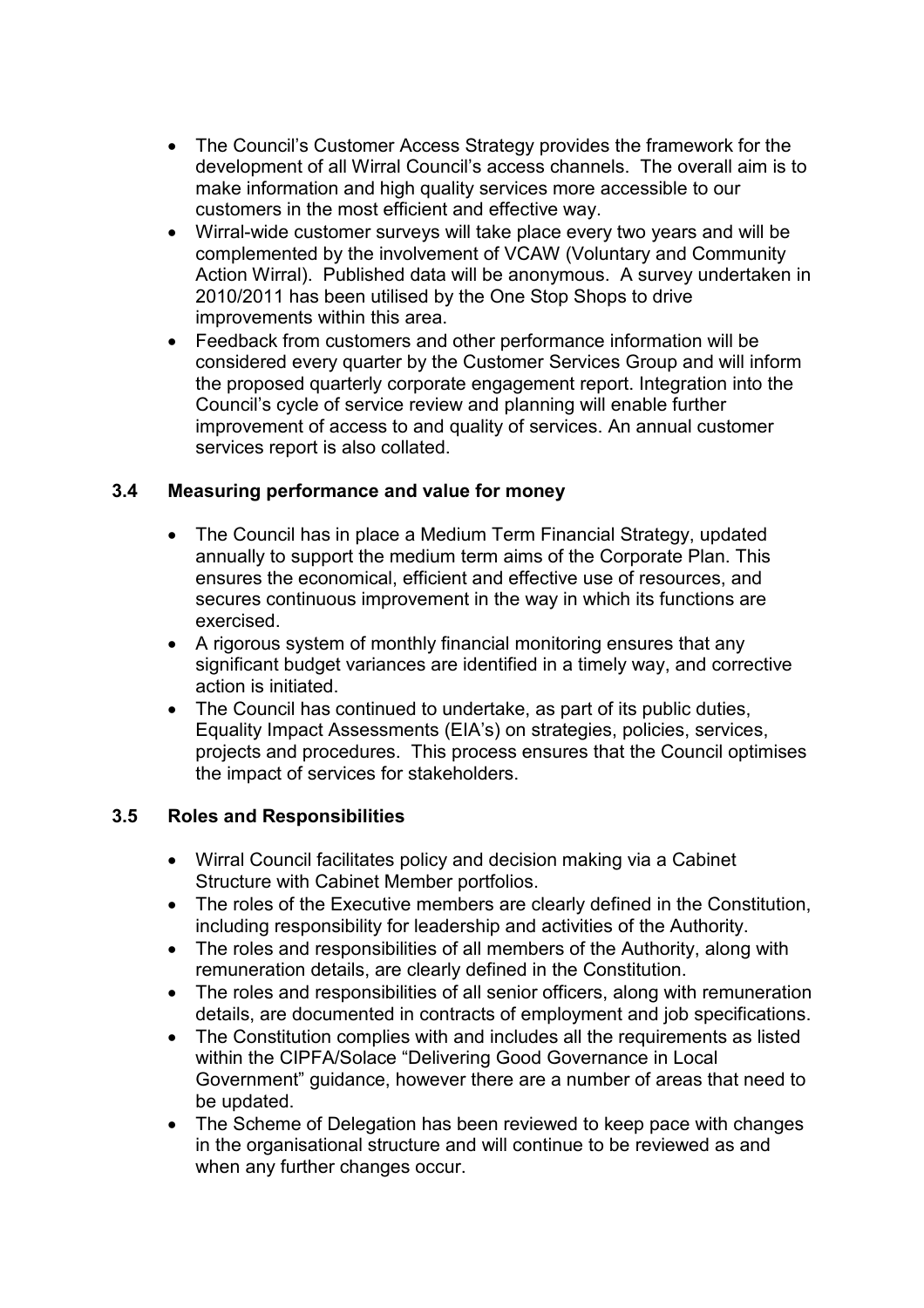# **3.6 Member/Officer Relations**

- A full Scheme of Delegation is included in the Constitution.
- The Constitution includes the delegation of functions to individual cabinet members.
- The responsibility of the Chief Executive for all aspects of operational management is clearly stated in the Constitution.
- Protocol on Member and Officer relations is clearly stated within the Codes and Protocols of the Constitution.
- Arrangements are in place to ensure conformity with ethical standards, and to monitor their continuing effectiveness in practice.

# **3.7 Partnership Arrangements**

- A Partnership Framework and Toolkit has been developed and approved, however, it is yet to be publicised throughout the Authority.
- The Council's single equality scheme, a key activity within the Corporate Plan, was developed in full consultation with Wirral's communities, and details the actions that will be taken across the whole Council to eliminate any discriminatory practices and to promote equality and recognise diversity within employment and service delivery, including in partnership working.
- The Council has produced a local Code of Corporate Governance detailing how the Authority complies with the principles of good governance. However, there are a number of areas that need to be updated.
- The results from the Residents Survey Spring 2010 fed into the priority areas consulted on as part of "Wirral's future – be a part of it". The Corporate and Departmental Plans are being developed based upon the findings of the 'Wirral's Future' consultation. The departmental plans will take account of the needs, views and priorities of individual areas and communities.

### **3.8 Standards of Conduct**

- The Standards Committee, which operated effectively during the 2010/11, has a number of roles and functions, which include promoting and maintaining high standards of conduct by councillors and employees.
- There is a corporate conflict of interest form for completion by Members and Officers. Members' Conflict of Interest forms are now input in to the 'Mod Gov' system which adds to transparency as the system provides online public access.
- Financial Regulations and Contract Procedure Rules are contained within the Council Constitution.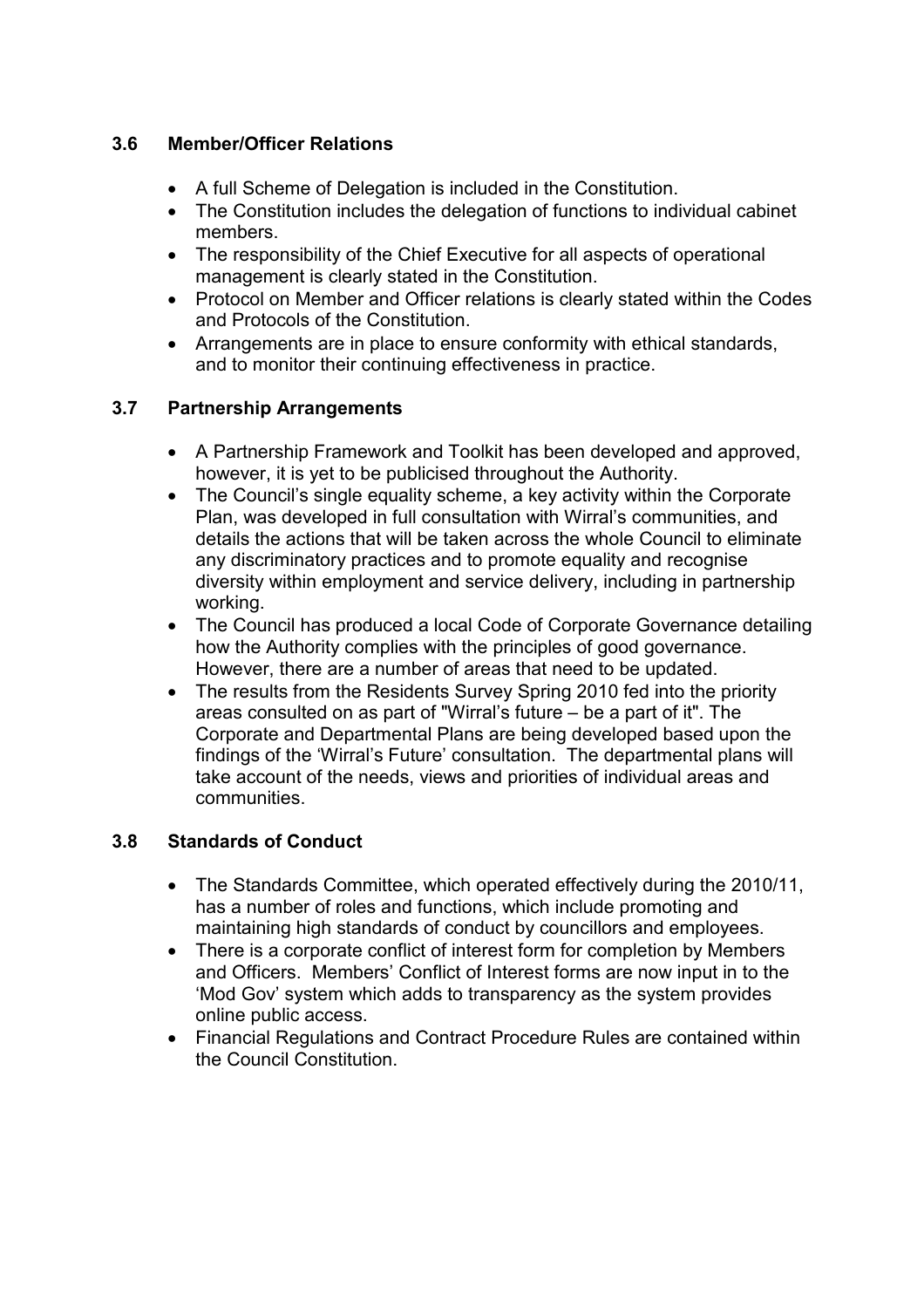# **3.9 Demonstrating the Values of Good Governance**

- The Chair of the Standards Committee is an independent member of the public. The number of independent members is now four which exceeds the statutory requirement for 25 % of the Committee to be independent.
- The Council has a call-in procedure, which allows members to 'call-in' decisions made by Cabinet, Committee of the Cabinet or an individual Cabinet Member of the Council.
- The transparency of the decision making process is served through the publication of agendas and minutes of all Council committees, other than those areas designated as being exempt which are now, where possible, included as an appendix so allowing the rest of the report to be viewed.

# **3.10 Transparency of the Decision Making Process**

- The Cabinet takes the majority of the Council's key decisions, but these are then subject to scrutiny by one of the six Overview and Scrutiny Committees. Some functions fall outside the Cabinet and Scrutiny Committee arrangements, these include planning applications and licensing matters, and separate committees are in place to deal with them.
- The public has access to all meeting minutes with the exception of exempt items.
- Codes of Conduct for Members and employees are in place.
- An Audit and Risk Management Committee provides independent assurance on risk management and control and the effectiveness of the arrangements the Council has for these matters.
- A Corporate Complaints Procedure is in place.

# **3.11 Quality of Reporting**

• Risks now have a separate section within committee reports.

### **3.12 Risk Management**

- The Council has systems for identifying and evaluating all significant risks, developed and maintained with the participation of those involved in planning and delivering services.
- A Corporate Risk Register is in place, which is monitored on an ongoing basis, and the Authority has in place a Risk and Insurance Team.
- A Confidential Reporting (Whistleblowing) Policy is in place. However a number of findings relating to the policy have been identified e.g. it should gain a higher profile, monitoring of its effectiveness and training and guidance issued where required.
- The Council adopted an updated Risk Management Strategy in 2010. This explains the methodology for the management of risk throughout the Authority.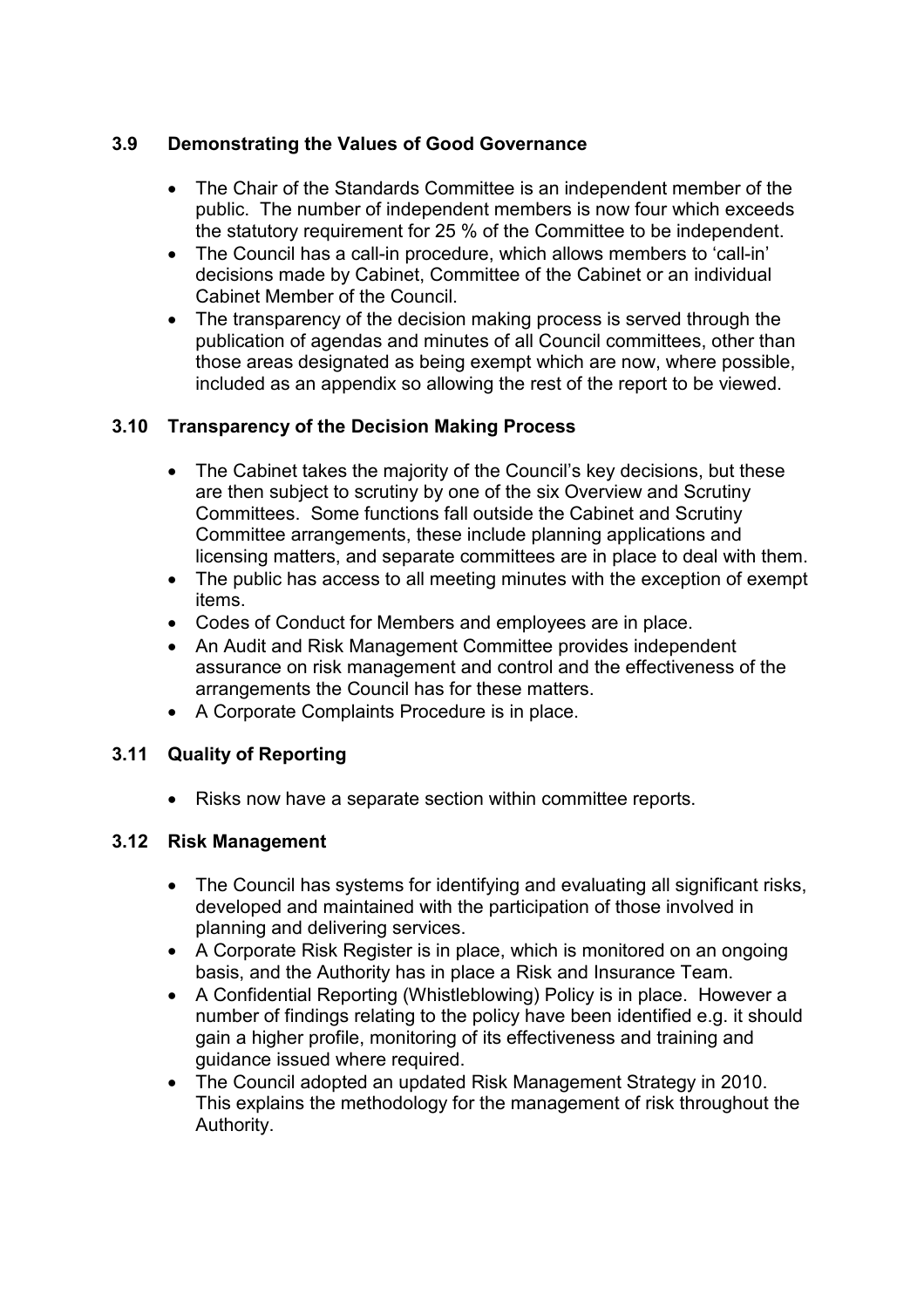# **3.13 Use of legal powers to benefit citizens and communities**

- The Scheme of Delegation of Functions to Officers, included within the Council Constitution, identifies the legal powers of officers.
- The Director of Law, HR & Asset Management is authorised to institute, defend or participate in any legal proceedings in any case where such action is necessary to give effect to decisions of the Council or in any case where he considers that such action is necessary to protect the Council's interests.

### **3.14 Development of members and officers**

- All members receive an induction and attend a specifically organised event to introduce them to the Council and its departments.
- All employees to the Council are invited to a corporate and departmental induction.
- There is a Programme for Member Development which is decided and set a year in advance and reflects the civic year. The decision on what is included in the programme is taken by the Member Training Steering Group (a cross- party group) and is reflective of the development needs of Members as identified in Personal Development Plans.
- Roles and responsibilities of all senior officers, along with remuneration details, are documented in contracts of employment and job specifications.

### **3.15 Developing the capacity of people with governance responsibilities**

- The Audit and Risk Management Committee undertakes an annual self assessment exercise, utilising CIPFA's checklist, in order to assess its role and effectiveness.
- The Key Issues Exchange (KIE) process which is provided to all Council employees helps to highlight the requirement to develop skills and improve performance.

### **3.16 Encouraging involvement in the membership of the authority**

- There is an Older Person's Parliament and Young Person's Parliament which seek to obtain views from these sections of the community.
- The Council engages with communities through eleven Area Forums; providing an opportunity to shape services in their neighbourhood.
- The You Decide and Winter Resilience programmes enable residents to vote on what additional council services they would like to see in their area and tell us what they feel the priorities are.
- A single Wirral Council Consultation Database is being developed to reduce duplication when conducting consultations and make more effective use of the information obtained.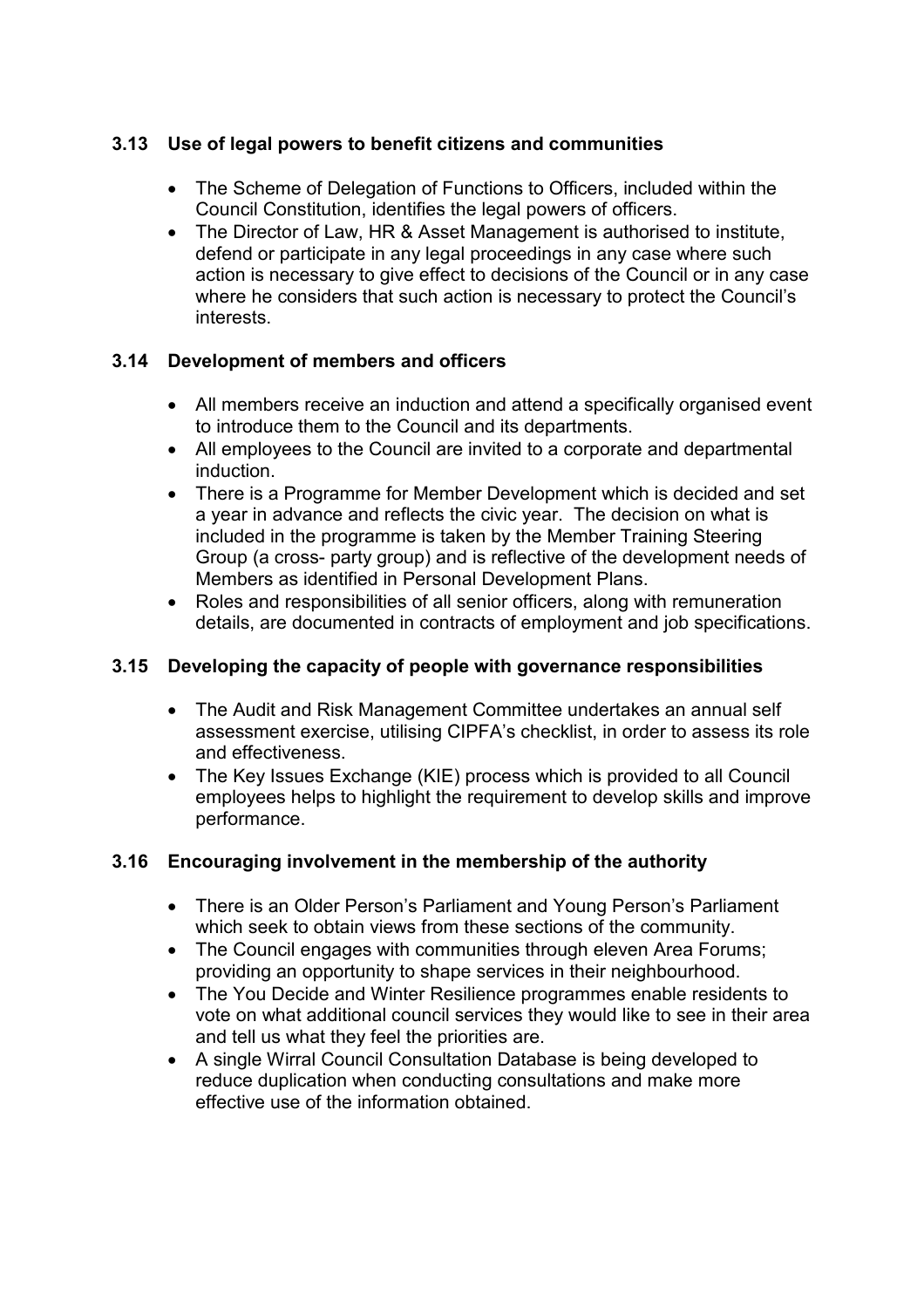# **3.17 Stakeholder Engagement and Scrutiny**

- A Comprehensive Engagement Strategy (CES), approved by the Local Strategic Partnership (LSP), is in place to help provide a framework approach within which Wirral's LSP works to create a new environment for partnership development and working.
- A programme of transfer of a number of Council-owned Community Centres to community ownership is underway.
- The Council is establishing a Big Society Unit. The Unit will have a particular focus on increasing the involvement of the voluntary, community and faith sector in the delivery of services and to ensure that the Council works closely with this sector to benefit local people and communities. The Unit will be the central point of contact for engaging with the voluntary, community and faith sector.

### **3.18 Public dialogue and accountability**

- The Council has established an Equality Watch membership scheme which sets out a clear commitment to ensuring that no person accessing Council services experiences discrimination of any kind.
- The Authority's commitment to openness can be demonstrated in, for example:
	- Constitution of the Council, publicising the Council's approach to decision-making and standards of conduct.
	- Approach to the Freedom of Information Act
	- Customer Care Guidelines / Customer Services Strategy.
	- Availability of committee minutes to the public except in those areas where it is inappropriate.
	- Area Forums, covering the whole of the borough, which give local people a voice.
- A Sustainable Community Strategy and framework for reviewing partnership delivery of Wirral's long term vision has been implemented.
- An Annual Performance and Financial report is produced following the end of the financial year.

### **3.19 Responsibility to staff**

- There is a Consultation and Negotiation Policy in place, which deals with the role of workers' unions and their representatives within the decision making process in matters affecting changes in conditions, working practices and personnel policies.
- The Chief Executive has met with staff via his 'roadshows'.
- The Council achieved Level 3 of the Equality Standard now 'Achieving' status during 2009/10, and is striving to achieve 'Excellent' status, under the Equality Framework for Local Government, by November 2011.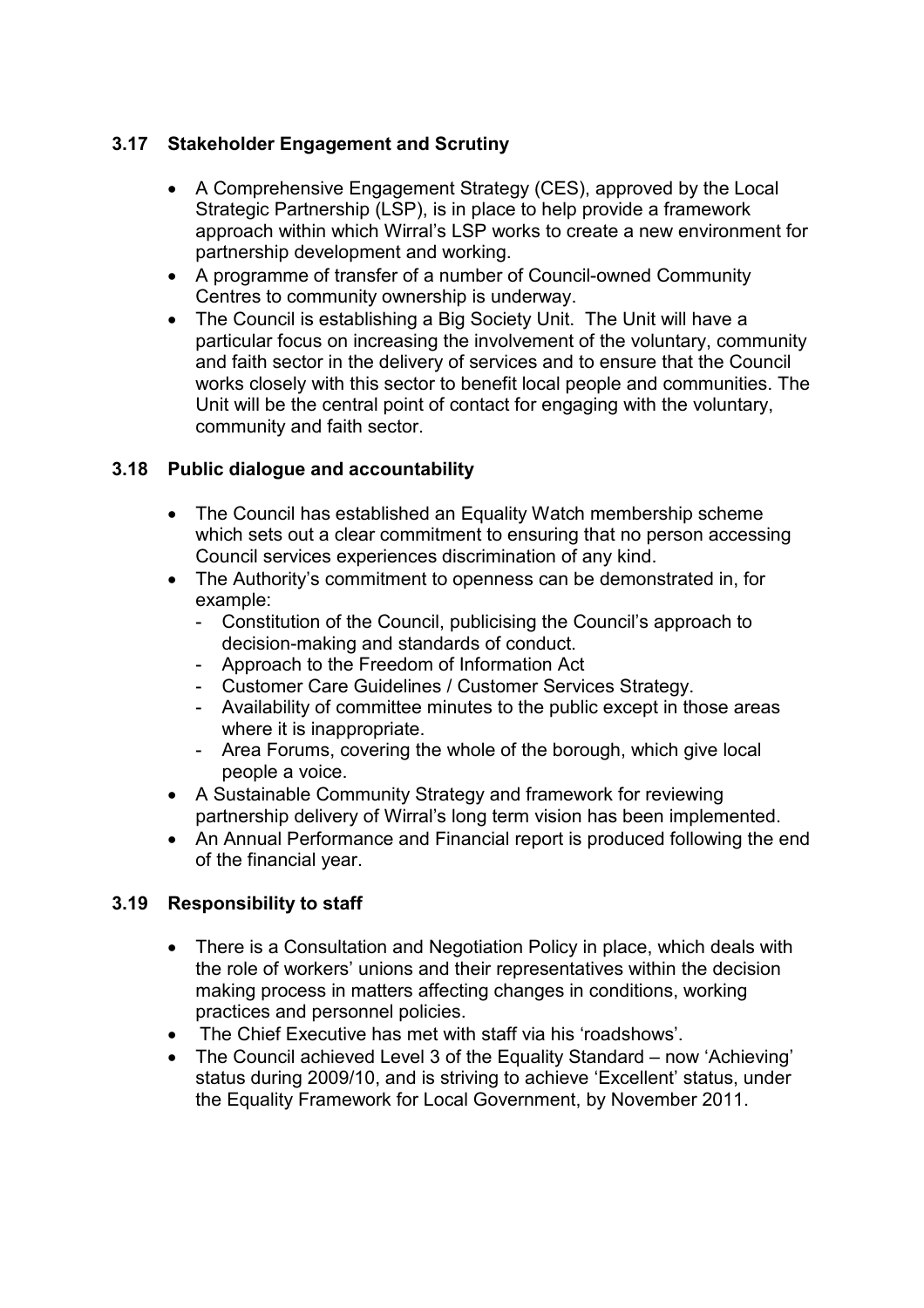### **3.20 Role of the Chief Financial Officer**

• The financial management arrangements in place comply with the governance requirements of the CIPFA Statement on the Role of the Chief Financial Officer in Local Government (2010). However, the Code of Corporate Governance requires updating so as to reflect the arrangements in place. This is planned to take place in the forthcoming year. However, the role of the Chief Financial Officer is fully reflected within the Constitution of the Council.

#### **4. Review of Effectiveness**

#### **4.1 Introduction**

 Wirral Council has responsibility for conducting, at least annually, a review of the effectiveness of its governance framework including the system of internal control. The review of effectiveness is informed by the work of the executive managers within the Authority who have responsibility for the development and maintenance of the governance environment, the Internal Audit Annual Report, and by comments made by the external auditors and other review agencies and inspectorates. Key controls in the governance review process are identified in the following paragraphs.

#### **4.2 Corporate Review**

The Council's Corporate Governance Group (CGG) has managed the development of the Annual Governance Statement, in consultation with the Council's Chief Internal Auditor. CGG is chaired by the Interim Chief Executive, and comprises a range of key officers from across the Authority.

#### **4.3 Statutory Officer Responsibilities**

4.3.1 The Council Constitution sets out the responsibilities of both members and senior managers. Roles and responsibilities have been identified and allocated for the following three statutory posts:

| Head of Paid Service:           | <b>Chief Executive</b>                   |
|---------------------------------|------------------------------------------|
| <b>Chief Financial Officer:</b> | Director of Finance                      |
| <b>Monitoring Officer:</b>      | Director of Law, HR and Asset Management |

- 4.3.2 The Council has designated the Director of Law, HR and Asset Management as the Monitoring Officer. The Monitoring Officer has a duty to monitor and review the operation of the Constitution to ensure its aims and principles operate effectively and an annual report is submitted to Cabinet.
- 4.3.3 The Council has designated the Director of Finance as Chief Finance Officer in accordance with Section 151 of the Local Government Act 1972. The financial management of the Authority is conducted in accordance with the Financial Procedure Rules set out in the Constitution.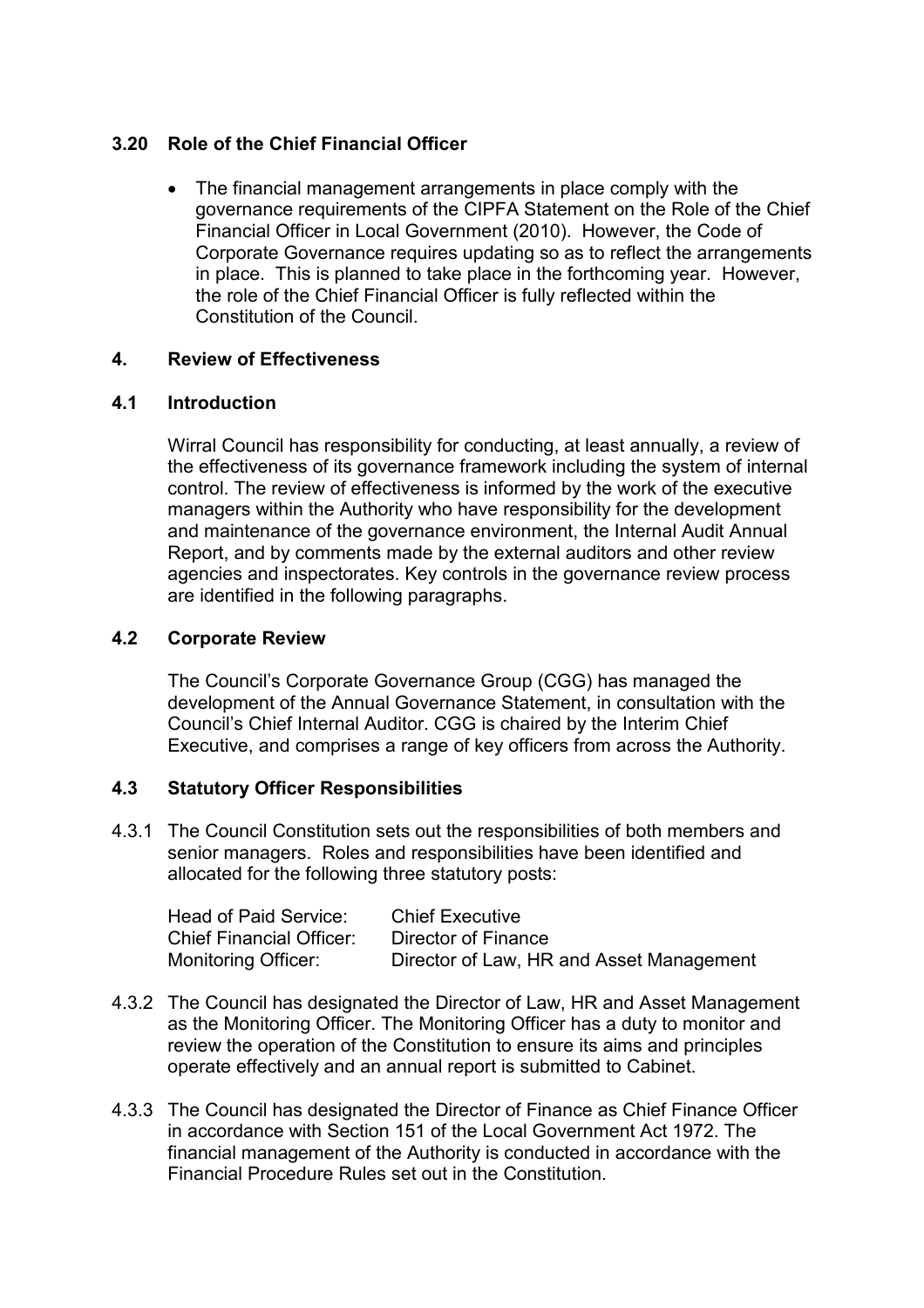4.3.4 The Council continues to assess how its overall corporate governance responsibilities are discharged. In particular the Council has adopted the CIPFA/Solace Delivering Good Governance Framework, has developed a local Code of Corporate Governance and therefore is working towards the National Good Governance Standard.

### **4.4 Audit and Risk Management Committee**

- 4.4.1. The Council has an Audit and Risk Management Committee (ARMC), which oversees various financial matters, the terms of reference for which comply with latest CIPFA guidelines.
- 4.4.2. ARMC plays a fundamental role in underpinning the governance of the Authority. The Chief Internal Auditor (CIA) reports independently to ARMC, and, in addition to considering the CIA's Annual Report, the committee produces its own Annual Report demonstrating how it (the ARMC) has fulfilled it's terms of reference and improved the Council's governance and control environments.

### **4.5 Standards Committee**

 The Council has a Standards Committee, which deals with matters relating to the conduct of Councillors, employees, complaints and probity issues, the terms of reference for which comply with latest guidelines from the Standards Board for England.

#### **4.6 Internal Control**

The review of the effectiveness of the system of internal control reflects best practice guidance identified by the CIPFA Finance Advisory Network and is informed by:

- Directorate assurance based on management information, performance information, officer assurance statements and Scrutiny Committee reports.
- the work undertaken by Wirral Internal Audit during the year.
- the work undertaken by the external auditor reported in their Annual Audit and Inspection Letter.
- Other work undertaken by independent inspection bodies.

### **4.7 Internal Audit**

4.7.1 The arrangements for the provision of internal audit are contained within the Financial Regulations included within the Constitution. The Director of Finance is responsible for ensuring that there is an adequate and effective system of internal audit of the accounting and other systems of internal control as required by the Accounts and Audit Regulations 2006 (amended 2011). The internal audit provision is managed by the Chief Internal Auditor and operates in accordance with the CIPFA Code of Practice for Internal Audit in Local Government 2006.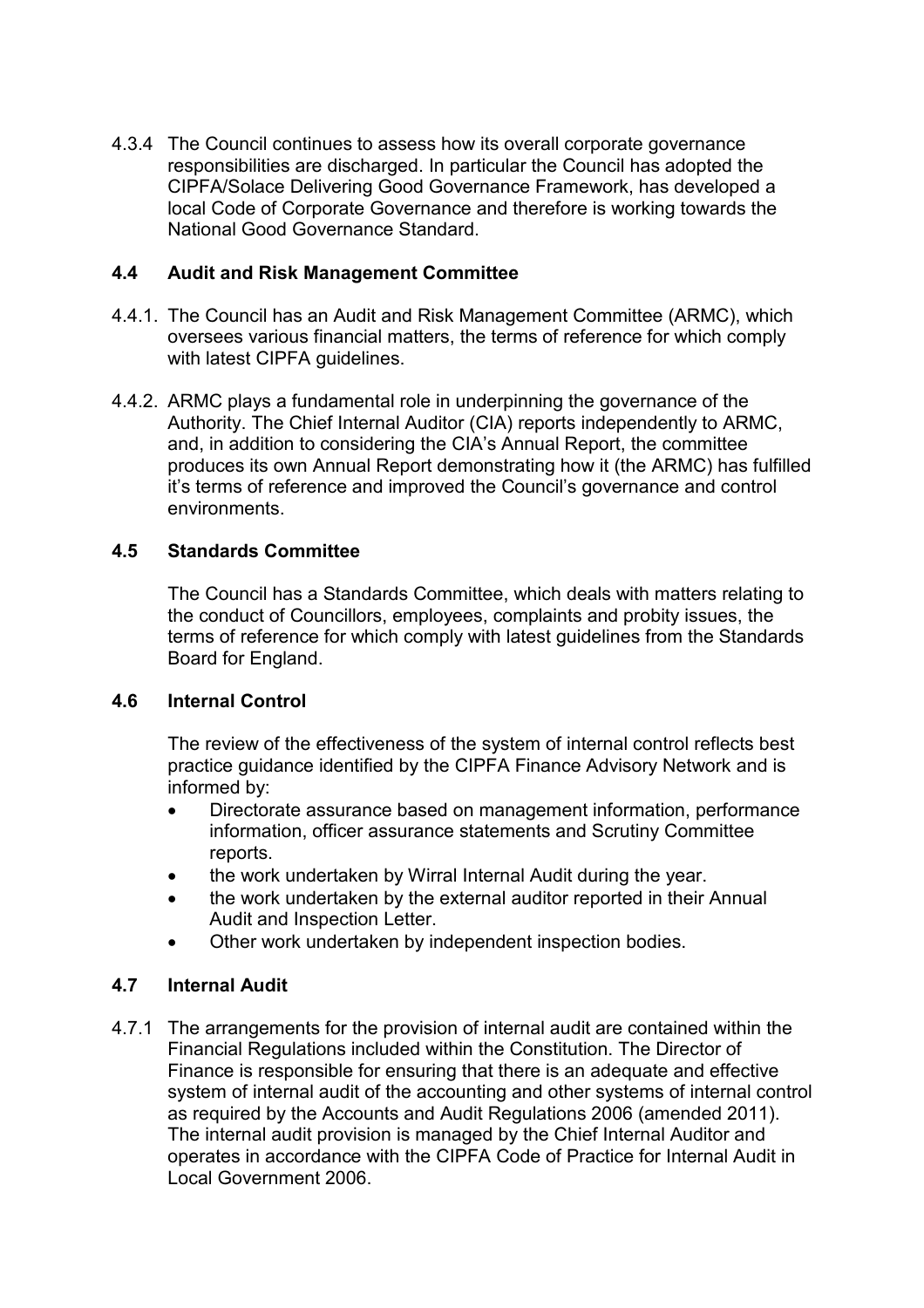4.7.2 From the work undertaken in 2010/11 the Chief Internal Auditor was able to provide 'reasonable assurance' on the key areas of risk management, corporate governance and financial control.

#### **4.8 External Audit**

 The Audit Commission reviews compliance with policies, procedures, laws and regulations within their remit. Some Internal Audit work is subject to review by the external auditor. In its most recent review the Audit Commission's overall conclusion was that Internal Audit generally met the requirements of the CIPFA Code of Practice for Internal Audit in Local Government in the United Kingdom 2006.

#### **5. Significant Governance Issues**

#### **5.1 Summary**

 Internal Audit has concluded that, based on the work undertaken, overall throughout the Council there are sound systems of internal control in place. However, improvements in the internal control environment can always be made and reports have been produced and discussed with Chief Officers and Members during the year that recommend appropriate actions to be taken within an agreed timescale to address weaknesses and improve systems of control in key areas.

The following have been identified as part of the review of governance.

#### **5.1.1 Governance**

 Wirral Council's Code of Corporate Governance is to be reviewed and updated to ensure it includes all relevant areas from the CIPFA/SOLACE guidance, including reflecting the role of the Chief Financial Officer. In addition to this, a means of promoting and communicating the Code is to be introduced.

 The Constitution of the Council is also to be reviewed so as to ensure it reflects accurately the current governance arrangements.

 In the light of the Independent Review, (Cabinet 22 September 2011) and the Audit commission's Annual Governance Report 2010/11 the Council has set up a specific Cabinet Committee to address the governance issues raised in those reports.

 The Cabinet Committee will consider how the Council's Audit Team may be strengthened to ensure that warnings they issue are clearly heard and responded to.

The Council needs to report formally the effectiveness of Internal Audit.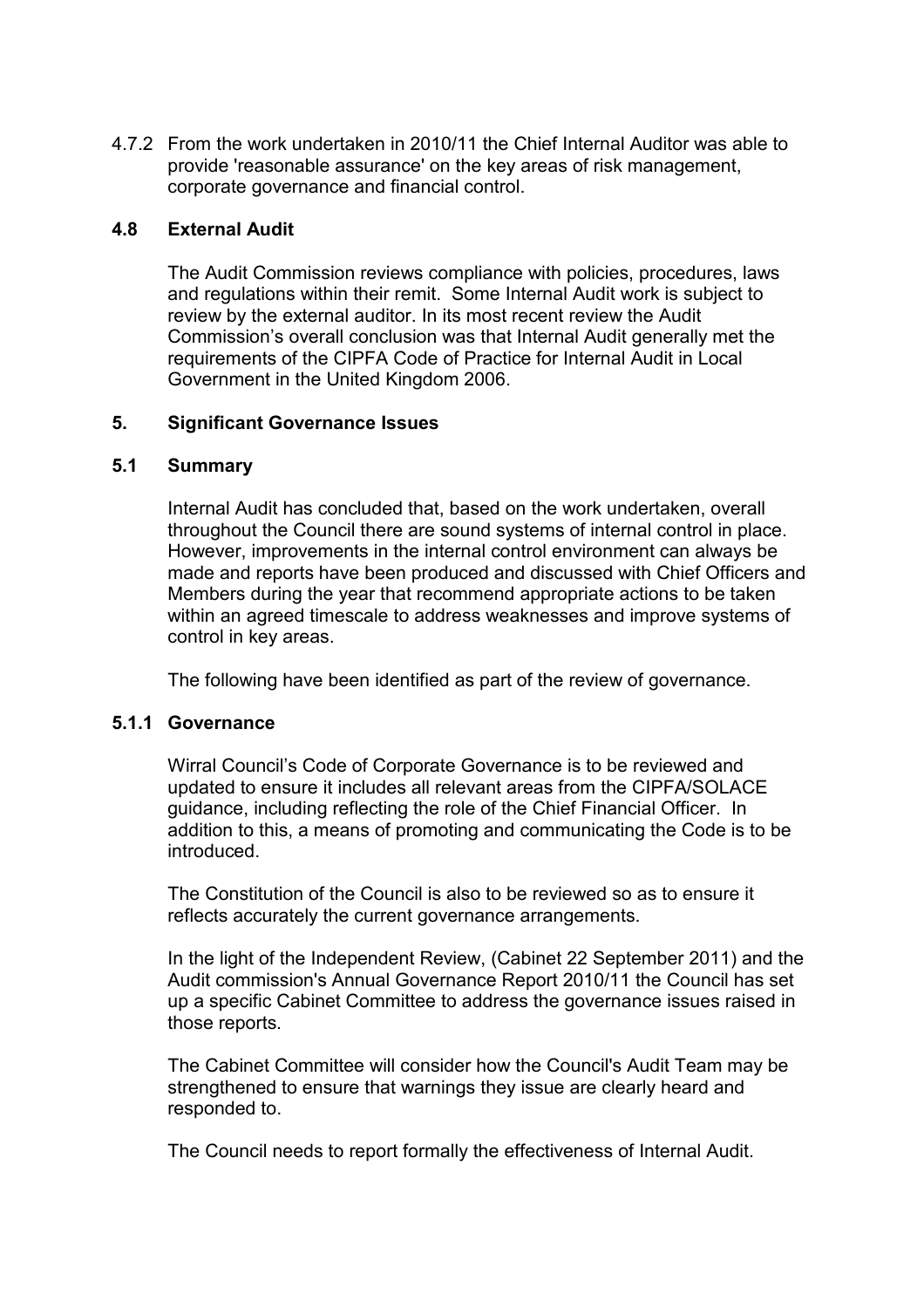### **5.1.2 Single Status**

The Council has partially completed the Single Status Review and it is anticipated to be completed during the forthcoming financial year.

#### **5.1.3 Change Programme**

 The Council's ongoing commitment to introduce efficiencies and service improvements is evidenced through the Strategic Change Programme. During the year, there have been changes to the structure of the Programme. Regular progress reports have been presented to the Council's committees including Council Excellence Overview and Scrutiny Committee and Cabinet.

#### **5.1.4 Partnership Working/ Shared Services**

The Council continues to be actively involved in developing the way it works with partners and organises itself to deliver services. A Partnership Framework and Toolkit has been compiled and approved, however its effectiveness needs to be reviewed to ensure it is being adopted Authority wide.

A strategy also needs to be developed for implementing and communicating the Partnership Framework and Toolkit.

A full review of the Partnership Register is also required to ensure that details of all partnerships have been recorded. The Register will then need to be monitored and maintained on an ongoing basis.

#### **5.1.5 Restructuring the Council's Departments**

The Council has undergone, and continues to undergo, significant change resulting from the loss of a number of staff through the Early Voluntary Retirement (EVR) and voluntary severance exercise. A corporate approach is being developed through reviewing performance management arrangements and Human Resources policies and the Council's Executive Team is tasked with monitoring the effectiveness of the arrangements in place.

#### **5.1.6 Anti-Fraud and Corruption**

During a period of organisational change, the requirement for robust anti-fraud and corruption policies is heightened. Problems have been identified with the level of staff awareness of key anti-fraud policies such as the Confidential Reporting (Whistleblowing) Policy, Gifts and Hospitality and Conflict of Interest Policy, and anti-money laundering. Work is planned to review these policies to ensure their continued relevance and fitness for purpose and the method of their promotion amongst staff, to ensure widespread compliance. The Council has established a dedicated team within Internal Audit with antifraud responsibilities. Anti-fraud and corruption training will be provided to all staff via an online training package during 2011/12.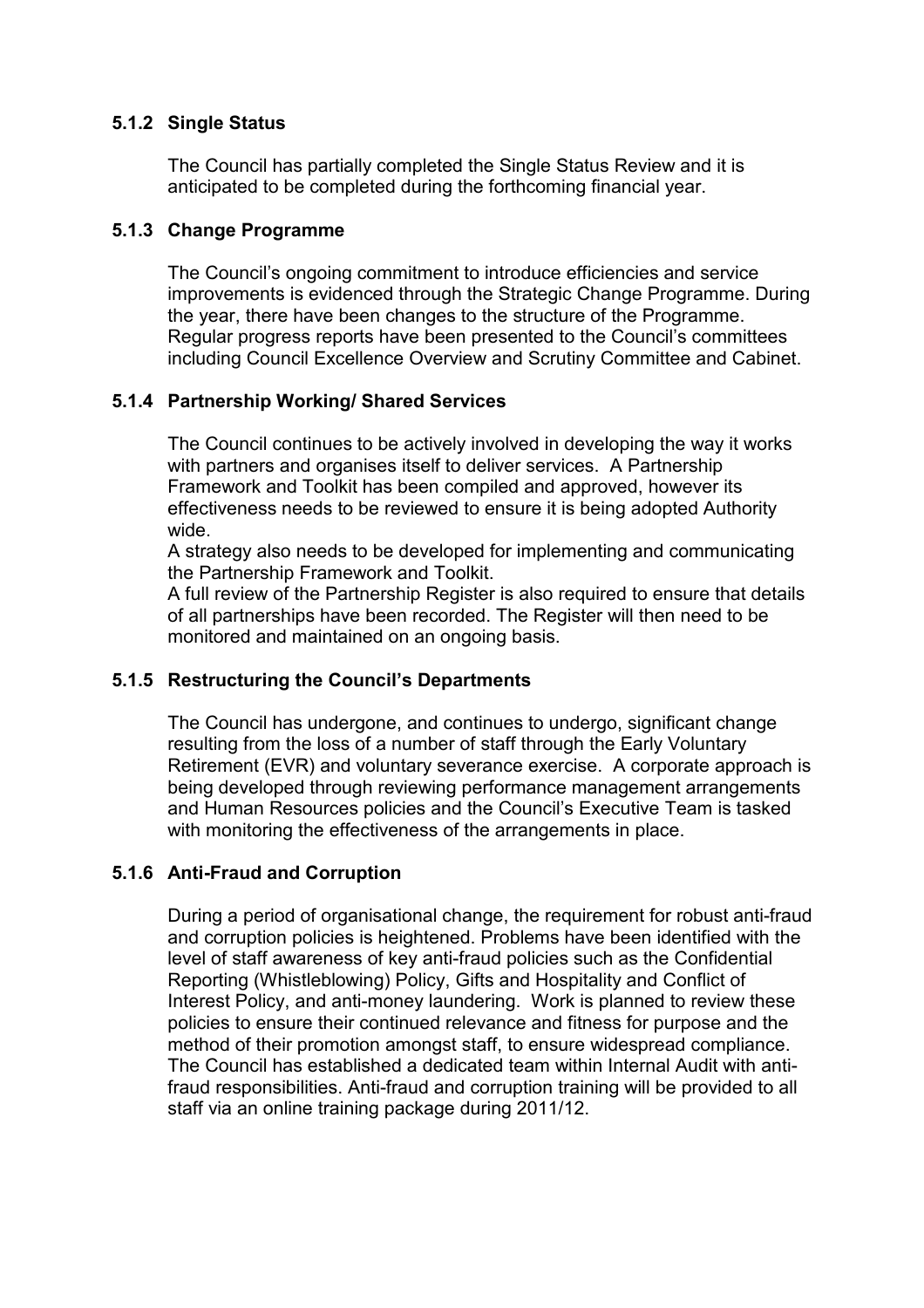#### **5.1.7 Information Management**

The reorganisation of the Information Technology section will enhance the the Council's approach to the management of information.

#### **5.1.8 Public Interest Disclosures**

#### Adult Social Services

The Audit Commission report under the Public Interest Disclosure Act (PIDA), relating to charging in Adult Social Services, followed concerns raised by a member of staff under the Council's whistleblowing procedures. The subsequent internal investigation identified a number of actions and weaknesses which are being addressed, and progress is monitored by both ARMC and Cabinet.

The Leader of the Council requested a further independent review of the concerns raised as a result of the PIDA report. In summary, the Terms of Reference are to determine if all the issues were properly and adequately addressed; to determine if the lessons learned across the Council have been properly and thoroughly heeded; to provide reassurance that no similar matters need to be addressed. The report will be published in due course.

A Supplemental Report relating to the Council's governance arrangements was considered by Cabinet on 22 September 2011, and a specific Cabinet Committee has been set up to drive forward the necessary changes.

An independent investigation into the whistleblower's allegations of bullying and harassment has been reported to Cabinet.

#### Highways and Engineering Services Procurement Exercise (HESPE)

The Audit Commission report under the Public Interest Disclosure Act (PIDA), relating to the procurement of the HESPE contract, followed concerns raised by a group of staff under the Council's whistleblowing procedures. A number of issues were identified regarding procurement, and general governance policies and procedures: there was no evidence of impropriety by any officers or members. Lessons learned raised by the report are being addressed through an Action Plan incorporated within the current Parks and Countryside Services Procurement Exercise, and progress is monitored by both ARMS and Cabinet.

However, in the light of planned comments by the District Auditor in the Annual Governance Report 2010/11, further work is required.